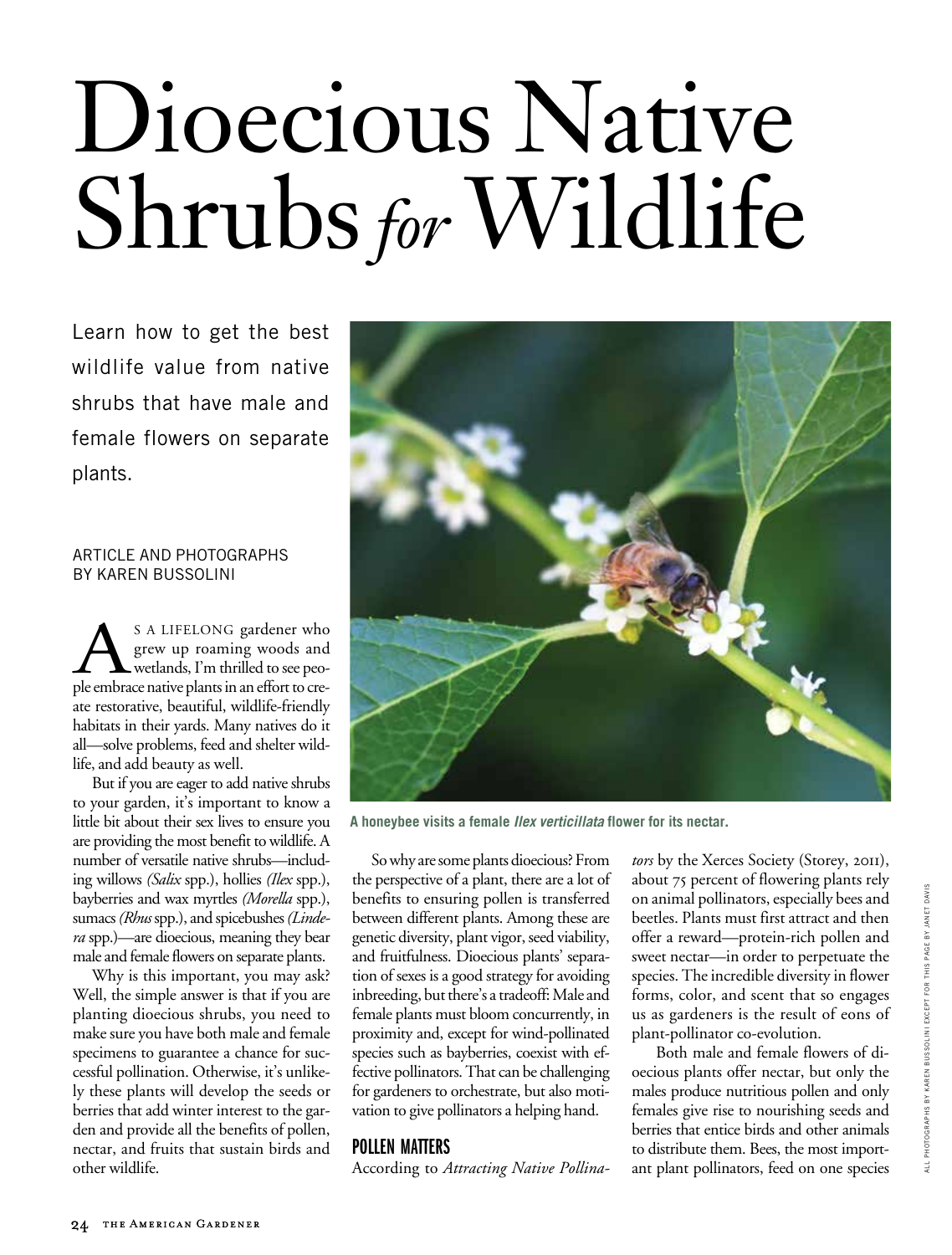per foraging trip; so spicebush pollen, for instance, moves between spicebushes rather than dying on a daffodil. Bees also collect nectar and pollen to bring back to the nest for offspring. Pollen is crucial to the life cycle of both plants and pollinators—not to mention gardeners hoping for a beautiful berry display. Given this, it's surprising that nurseries and garden centers don't make it easier to pair up male and female dioecious plants, but other than hollies, they seldom do. Matchmaking is easier with most hollies, because named female cloned cultivars are typically paired with a male "consort."

Another thing to consider is that gardeners are often advised to plant several females to just one male because the latter's flowers are considered aesthetically insignificant. By skimping on males to save space for berry-producing females, however, we shortchange pollinators that need the pollen only males produce. The so-called "insignificant" flowers of the dioecious shrubs discussed in this article are significant indeed.

Perhaps it's time to adjust our aesthetic and frame of reference. Heather McCargo, director of Maine's nonprofit Wild Seed Project, urges gardeners to ask, "'How can we help other creatures?'—instead of it being all about us." She encourages gardeners to grow lots of genetically diverse seed-grown male and female plants.

## CLUES for telling sexes apart

When shopping for dioecious plants, poke around for clues. The presence of berries often shriveled up and hard to spot—is a tipoff; lack of berries tells you nothing, as they may have been pruned, knocked off when stuffed into a hoop house to overwinter, eaten by birds, or plants may be immature. If you do find an irresistible specimen American holly heavily laden with shiny red orbs, it's because nurseries are swarming with pollen. It won't look like that in your garden next year unless you give it some male company, however.

Ideally, try to catch plants in bloom. Even then, it's hard to tell the sex of tiny spicebush, willow, and holly flowers with the naked eye. Male and female flowers look about the same except for anthers or pistils, visible through an inexpensive 30- 90x magnifying jeweler's loupe. Male spicebush flowers seem bigger and fluffier than



**Winterberry holly and northern bayberry combine with yellow twig dogwood, Virginia sweetspire, and shrub willows to provide winter habitat for wildlife in this streamside garden at Green Spring Gardens in Alexandria, Virginia.**

the females; their yellow pollen and glistening nectar are visible under magnification.

Male holly flowers, with four stamens in the center, are grouped in clusters. Female flowers occur singly or in twos or threes and have a little green bump, the ovary, in the center. Bayberry males have tight conelike structures that expand into yellow-green catkins clustered densely together; females appear singly spread out along stems. Fer-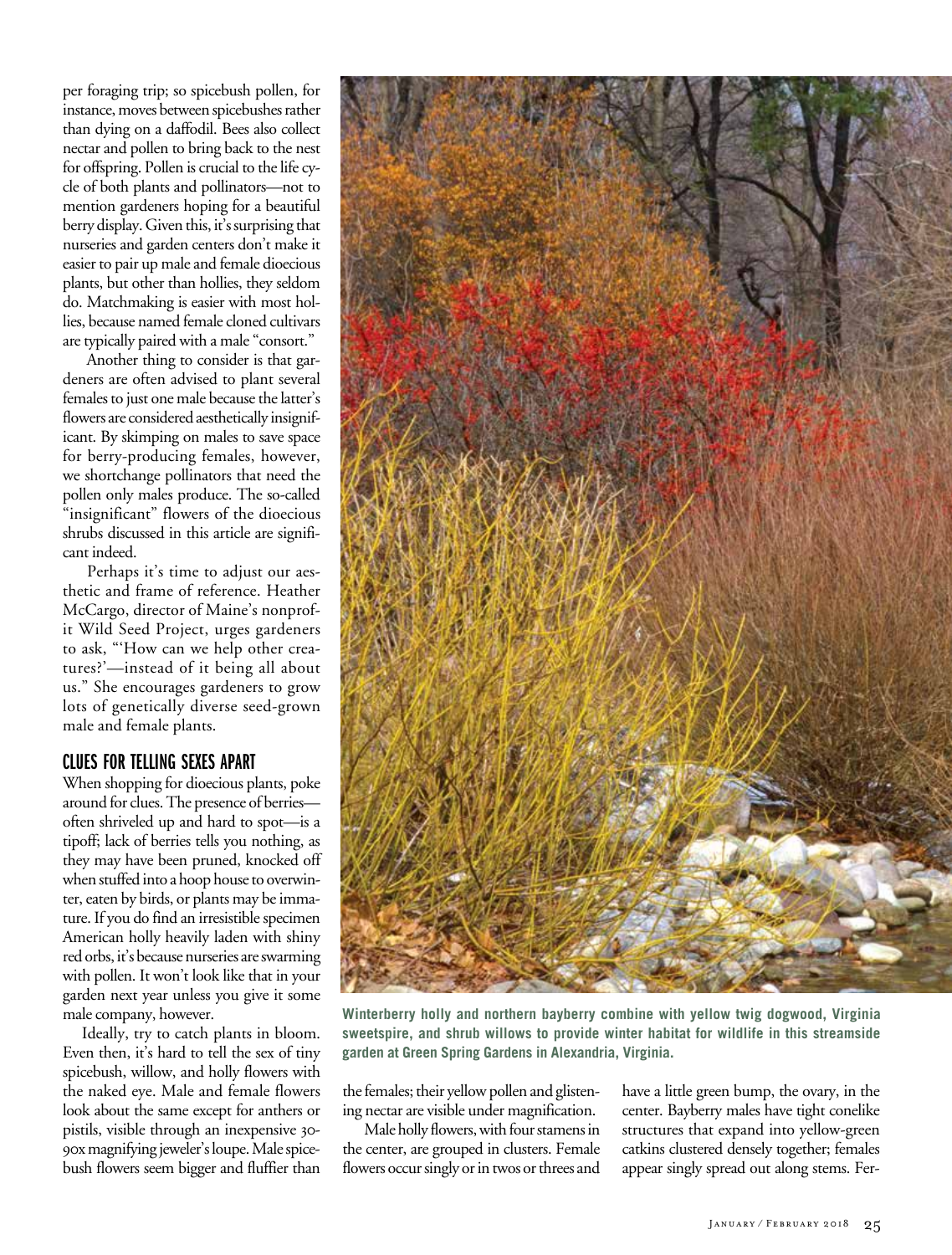

**Bayberry female flowers (left) are small and appear singly along stems, while larger conelike male flowers (right) are borne in dense clusters.**

tilized female willows develop flask-shaped carpals (seed capsules) filled with hundreds of tiny seeds, attached to hairs that allow them to become airborne. Look for bright yellow or orange coloration on otherwise drab willow catkins. That's the pollen, and, as with all dioecious plants, the clear giveaway that it's a male.

When I sought a female staghorn sumac for my front garden, I knew of their dioecious nature and expected males along my country road to provide pollen. I got one with big fluffy panicles of bloom—big mistake, for it was a male and its flowers soon collapsed. The choice was easier later in the season, when I could detect immature berry clusters. Last spring I watched the sumacs bud and bloom. As they opened, I observed male panicles becoming loose and fluffy, while female flowers were lumpy and held closer to the stem. Soon the lumps turned into berries covered with red hairs; the spent male panicles drooped over, all done in. Ovaries of pollinated female flowers eventually ripened into those energy-filled berries so enticing to wildlife and gardeners.

Although local garden centers and specialty mailorder nurseries are increasingly filling the knowledge and availability gap,

McCargo urges gardeners to ask nurseries to start labeling male and female plants. That would make garden matchmaking easier for all of us.

## a versatile selection

The native dioecious plants mentioned here support a diverse range of pollinators, birds, and other critters. Bigger isn't



**Pollen-laden anthers in this flower confirm that this spicebush is male.**

always better, for small birds can't eat the biggest, showiest berries. For food and shelter aplenty, think in terms of thickets and deep garden beds instead of narrow foundation plantings. With thoughtful plant choices, you can surround yourself with garden beauty year round and wildlife will put on its own kind of show.

#### **Willows** *(Salix* **spp.)**

Delaware-based entomologist and author Douglas Tallamy ranks native willows second only to oaks as the best host plant for moths and butterflies. Most of the 97 North American willows are small-to-medium shrubs or small trees with fine-textured foliage and low-maintenance requirements. Widely distributed across the continent, black willows *(S. nigra)* grow the largest. Most willows form thickets along wet edges, making them excellent for rain gardens, but there are also upland species like Scouler's willow, also known as western pussy willow *(S. scouleriana)*. Western prairie/riparian species include the golden willow *(S. lutea)* and peachleaf willow *(S. amygdaloides)*. Northwestern alpine willow *(S. petrophila)* forms short, prostrate mats with large catkins. Seek most of these species out at restoration nurseries.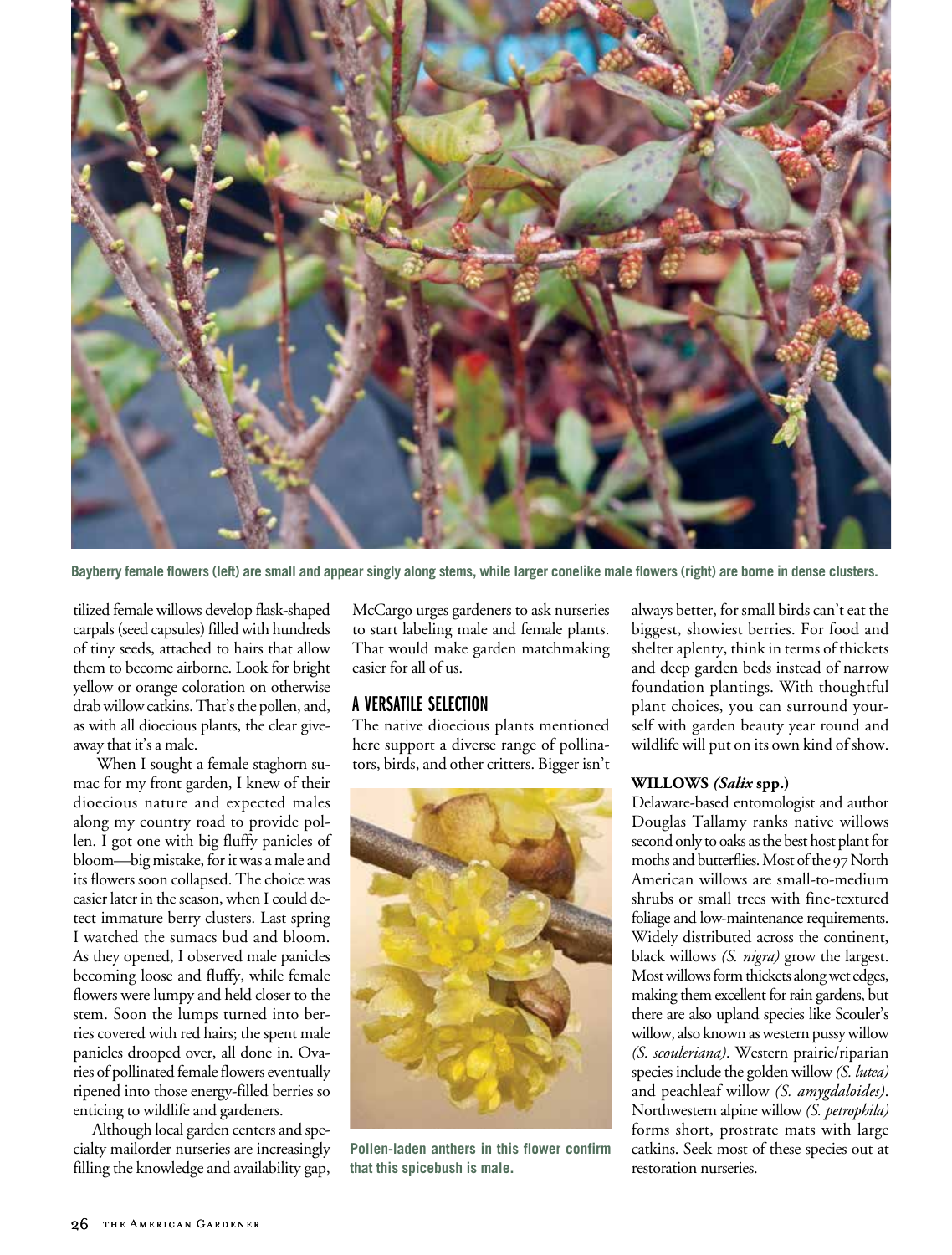

**Top: Male staghorn sumacs produce small flowers in loose panicles. Above: Females are distinguished by their dense clusters of colorful, edible fruit, known as sumac bobs.**

Pussy willows *(S. discolor)* are common across northern North America. Julia Kuzovkina, professor of ornamental horticulture at the University of Connecticut in Storrs, specializes in environmental applications for willows. She notes that pussy willow catkins, protected by fuzzy gray coats, are the very first flowers in spring, providing critical nutritious pollen and nectar when native bees are just coming out of hibernation. Blooming over a long period in a season when food is scarce, willows attract lots of activity. Ann DeBolt, who recently retired as staff horticulturist at the Idaho Botanical Garden in Boise, values "every aspect of willow catkins from the fluff for nesting materials to the insects they draw that feed birds."

#### **Sumacs** *(Rhus* **spp.)**

Give most sumacs plenty of room—or be prepared to trim or cut them down occasionally and let them regenerate. Their dense clusters of red berries (drupes), called sumac bobs, are edible and ornamental well into winter, and fall foliage sizzles.

DeBolt favors skunkbush, also known as lemonade bush or three-leaf sumac *(R. trilobata)*, a western species. She recommends this drought-tolerant, five- to six-foot-tall,

thicket-forming shrub for fire-wise landscaping because "its leaves are full of moisture." A selection of a similar eastern species, *R. aromatica,* 'Gro-Low' has handsome glossy leaves and the ability to weave its way through rocky infertile soil and always look good, even before it erupts into blazing fall color. Although it is touted as providing berries for wildlife, nobody I've asked has ever seen any fruiting, so the consensus is that it is a female clone that rarely gets pollinated because *R. aromatica* males are uncommon.

Smooth sumac *(R. glabra)*, native throughout North America, is an open shrub with dark green, pinnately compound leaves. Shining, or winged sumac *(R. copallinum)* is similar. Andrea DeLong-Amaya, director of horticulture at the Lady Bird Johnson Wildflower Center in Austin, Texas, finds the prairie flame-leaf sumac *(R. lan-*



**Opening in early spring, pollen-laden male pussywillow flowers provide sustenance to native bees and other insects during a critical period when little else is available.**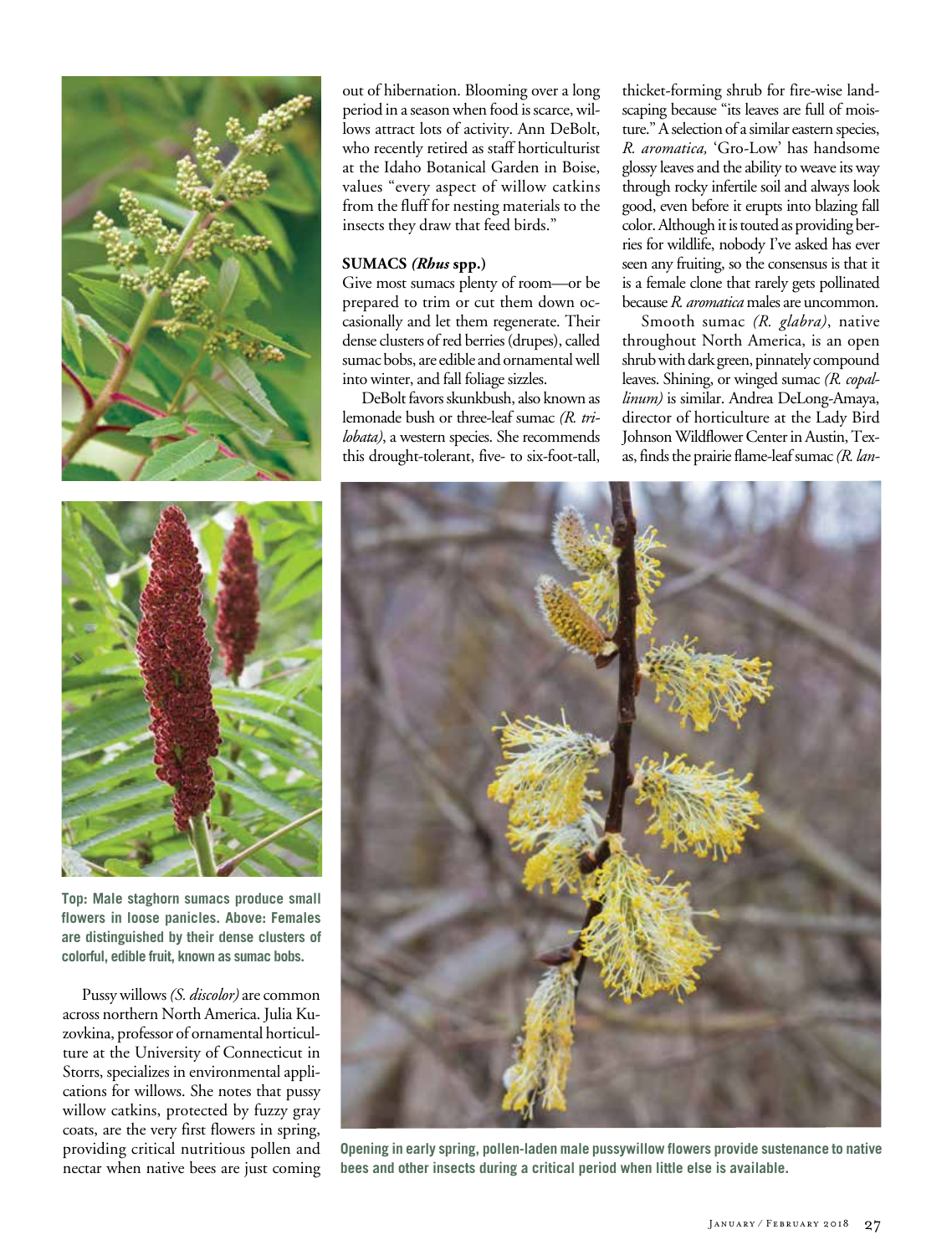*ceolata)* a good choice for bank stabilization or where you have a lot of space to fill. "It's one of the best plants for fall color," she says, adding that it's "pretty drought-tolerant and grows throughout most of Texas."

#### **Spicebush** *(Lindera* **spp.)**

A veil of light yellow shimmering through woods and wetlands in early spring announces the presence of northern spicebush *(L. benzoin)* in bloom. While the southern spicebush species *(L. melissifolia* and *L. subcoriacea)* are rare and endangered, northern spicebush is common from Maine to Florida and as far west as Texas. Small clusters of tiny flowers bloom on bare branches of this medium-sized single or multi-stemmed shrub. Though it blends into the greens of summer, its foliage is critical for spicebush swallowtail butterfly larvae that depend on it for food. In fall, plump, lipid-filled, red berries ripen among butter-yellow foliage, just in time to fuel birds' migration south. Leggier and less fruitful in deep shade, spicebush is sometimes the only understory shrub that survives deer devastation.

#### **Bayberry, Wax Myrtle**  *(Morella* **spp., formerly** *Myrica)*

Bayberries, also known as candleberries, are adaptable, fast-growing shrubs with dense, aromatic foliage, an upright habit, nitro-

gen-fixing ability, and tolerance to coastal

conditions and drought. Northern bayberry *(M. pensylvanica)* forms five- to six-foot-tall irregular semi-evergreen mounds and is hardy to Zone 2. It is a superb plant for dry, sandy, infertile, acidic soils, for soil stabilization, screening, and hedges. The Morton Arboretum in Chicago, Illinois has introduced matched female and male cultivars called Silver Sprite™ ('Morton') and Male Silver Sprite™ ('Morton Male') through its Chicagoland Grows program. A mass planting with 20 percent males should produce copious silvery-gray berries for the many species of birds that depend on them in winter.

 Similar in habit and value to wildlife is evergreen southern wax myrtle *(M. cerifera)*, found in pinelands and swampy areas throughout the Southeast. Andy Wasowski, author of *Native Texas Plants,* says 40 bird species eat the pale blue berries. Pacific wax myrtle *(M. californica)* is more treelike, with glossy green foliage. Penny



**A male spicebush blooms in the author's Connecticut garden in early spring.**

Nyunt, manager of Las Pilitas Nursery in Santa Margarita, California, recommends it as a fast-growing, deer-resistant screen for coastal areas of California. "The dense shrub has a wonderful woodsy scent and can be easily hedged," she says.



**Bayberry fruits are favored by chickadees, catbirds, and many other bird species.**

#### **Hollies** *(Ilex* **spp.)**

The South and Southeast are rich with hollies; males in wild areas often pollinate garden females. Most hollies grow as either shrubs or small trees, although American holly *(I. opaca)* can reach 60 feet in its southern range.

Among evergreen species, American holly is the classic red-berried Christmas holly, with two- to four-inch, dull green, leathery leaves armed with spiny marginal teeth. A pyramidal specimen tree or dense screen in the open, in the understory it's charmingly irregular, often multi-stemmed. Slow-growing and longlived, it tolerates dry or wet (not saturated) soil, salt, air pollution, sun, shade, heat, and cold. With a range extending from coastal Massachusetts to Texas and Missouri, it's no wonder that holly enthusiasts have selected seedlings with many variations, including 'Maryland Dwarf', 'Satyr Hill', and 'Old Heavy Berry'. Deer tend to avoid its prickly leaves.

American holly readily crosses with dahoon *(I. cassine)*, a small evergreen tree with glossy oval leaves. These naturally-